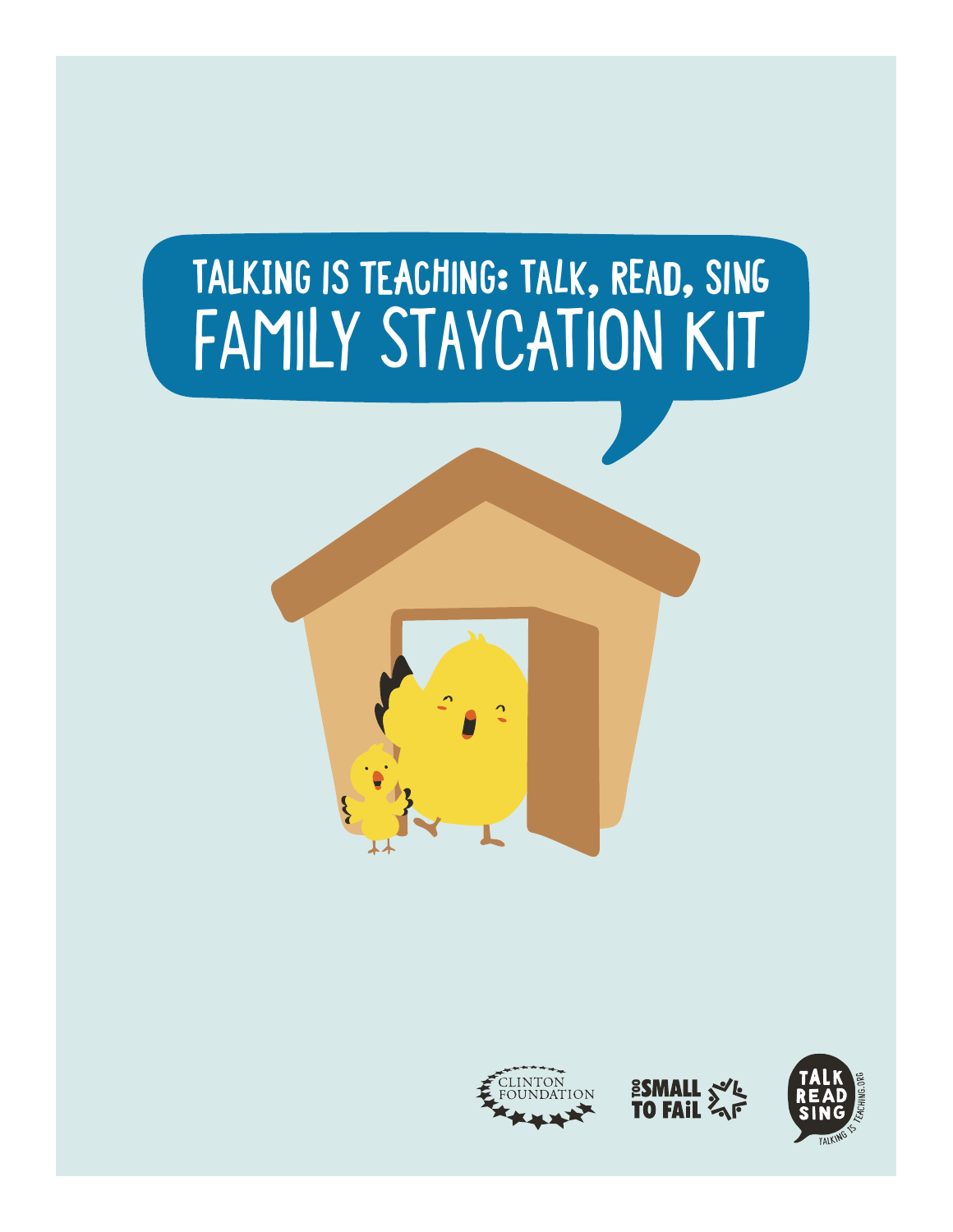### Hi Parents and Caregivers,



Are you inside with the kids today? Someone's sick? Raining outside? Something else keeping you inside?

This booklet provides 10 ways you can talk, read, sing, and play your way through the day—just with things you might already have at home.

Pick and choose the ideas that work best for your child's age and interests. And follow your child's lead on other ways they want to play!

Look out FOR THE "LET'S TALK!" suggestions on each page for words and phrases you can use to build your child's vocabulary, too.

For more ideas, please visit www.talkingisteaching.org.





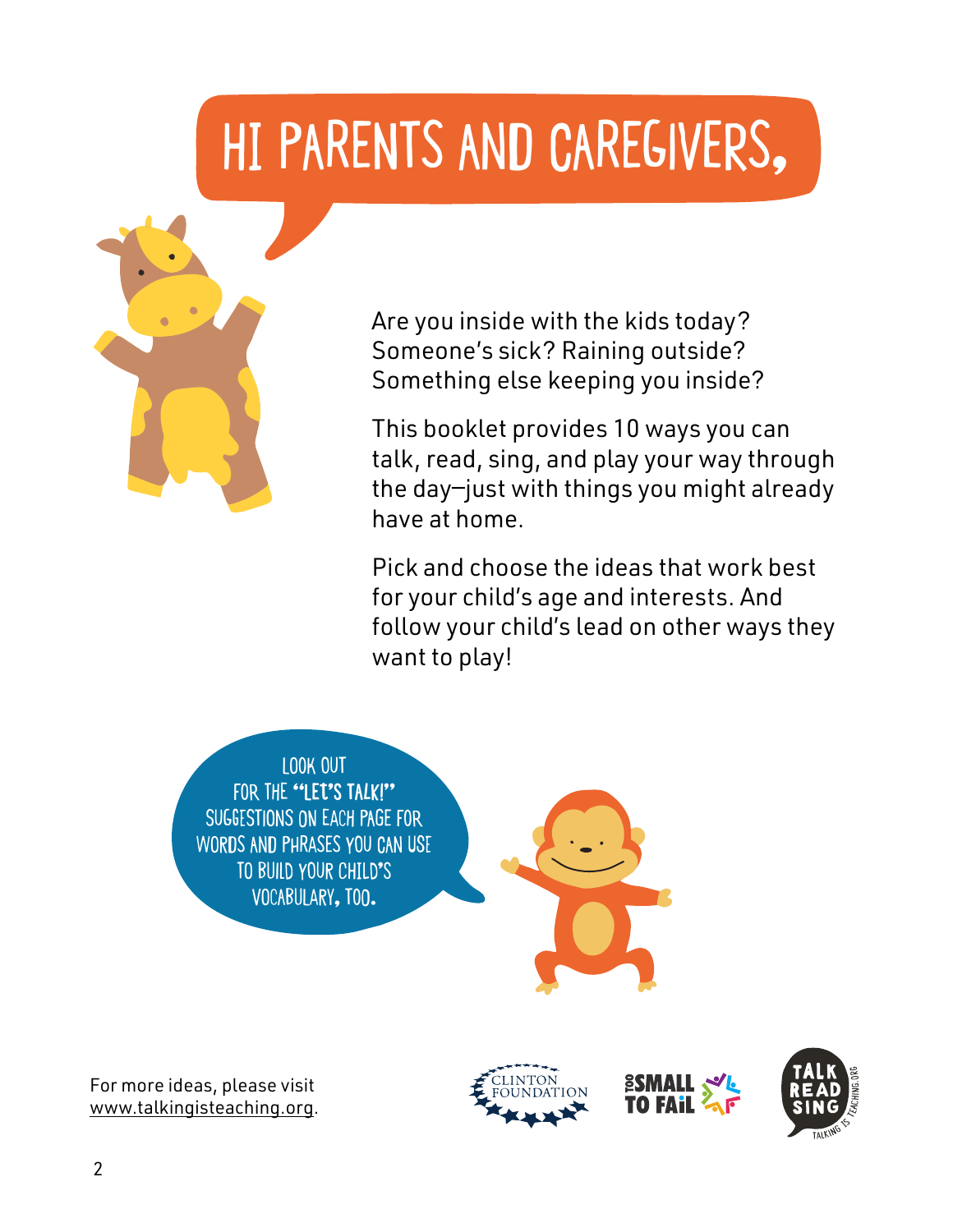### **OUR INDOOR SCHEDULE: PLANNING AHEAD**

Planning for the day can make it easier to create a routine for your child. It can also build excitement for all the fun activities ahead! Use this chart to write down your schedule with activities in this booklet. Depending on your child's age, you can also talk about and create your plan together!

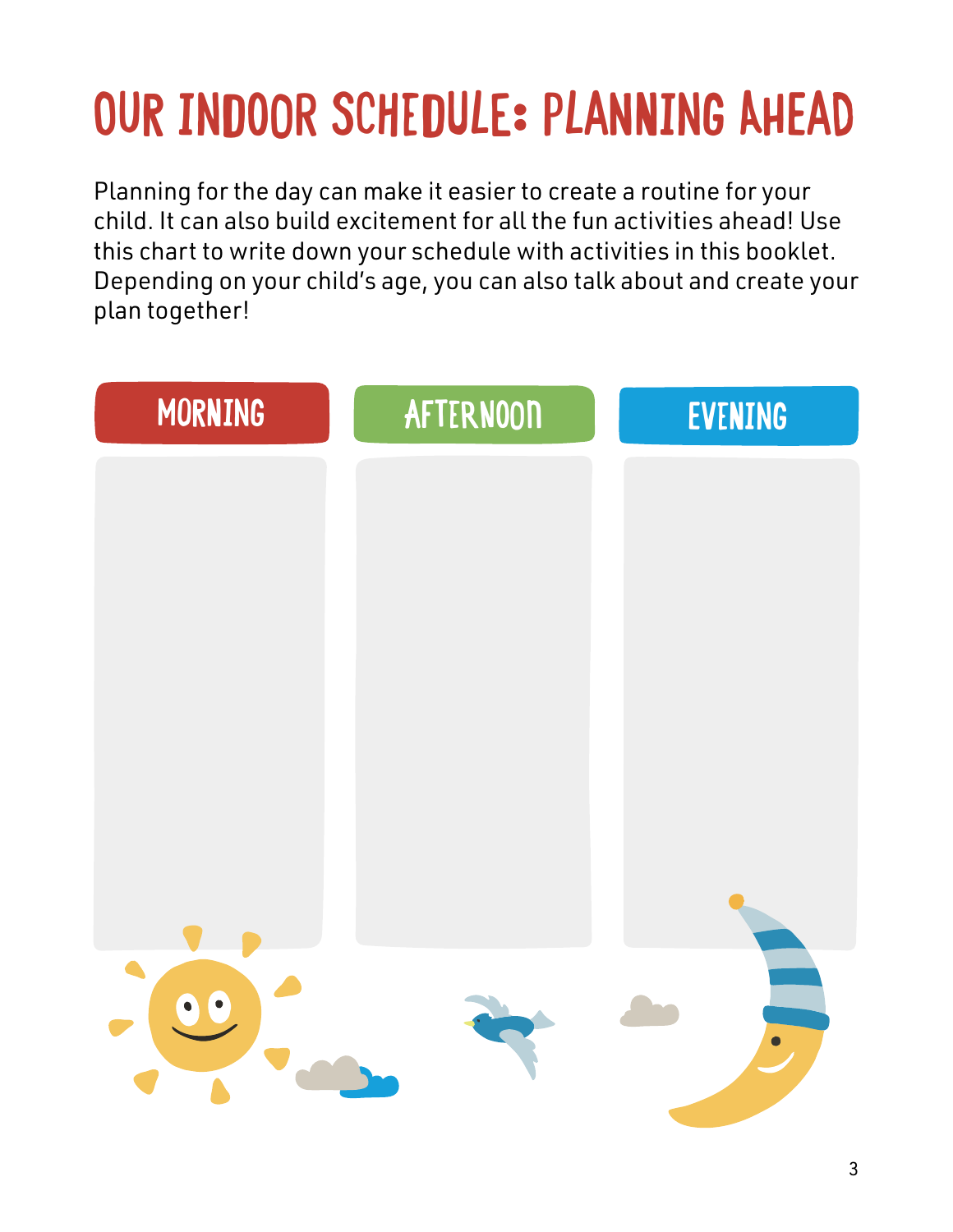### **Let's wash our Hands!**

It's important to stay clean and wash our hands often throughout the day, especially before eating, and after playing and using the bathroom. Here's a way to make handwashing fun through singing!



### Wash, wash, wash your hands WASH THEM EVERY DAY Scrub in and out and all around Keep dirty germs away!

### **Let's Talk!**

Scrub the top of our hands, under fingernails, the inside of our palms, and in between our fingers.

Let's lather our hands by rubbing them together with soap and water!

Let's scrub our hands and make lots of bubbles!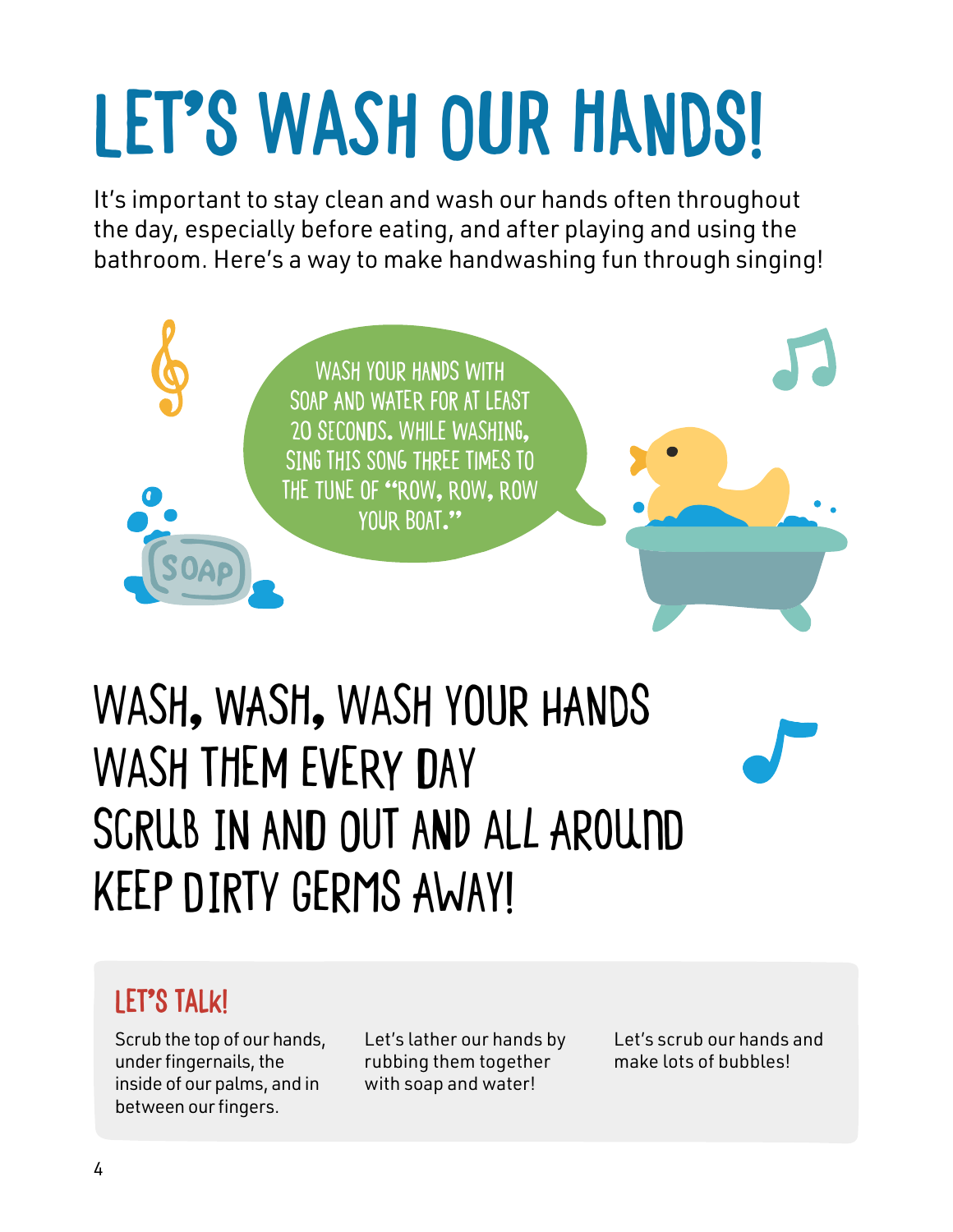### **LET'S USE OUR IMAGINATION!**



#### **Make a fort**

Use chairs and a big bedsheet or blanket to make a fort. Let your child fill it with favorite toys and pretend you're on a camping trip, in a cave, or in a secret hideout!



#### **Not just a box**

Use all those extra cardboard boxes (and some strong tape) to build just about anything. Can you build a castle? A rocket ship? A boat? What else?



### **Dress-up time**

Pick out some costumes or different-sized clothes from the closet. Imagine you're a superhero going on an adventure together!

### **Let's Talk!**

Let's build something tall. How about something humongous? Let's pretend we are going to…

Let's imagine we're superheroes. Who are we going to save today?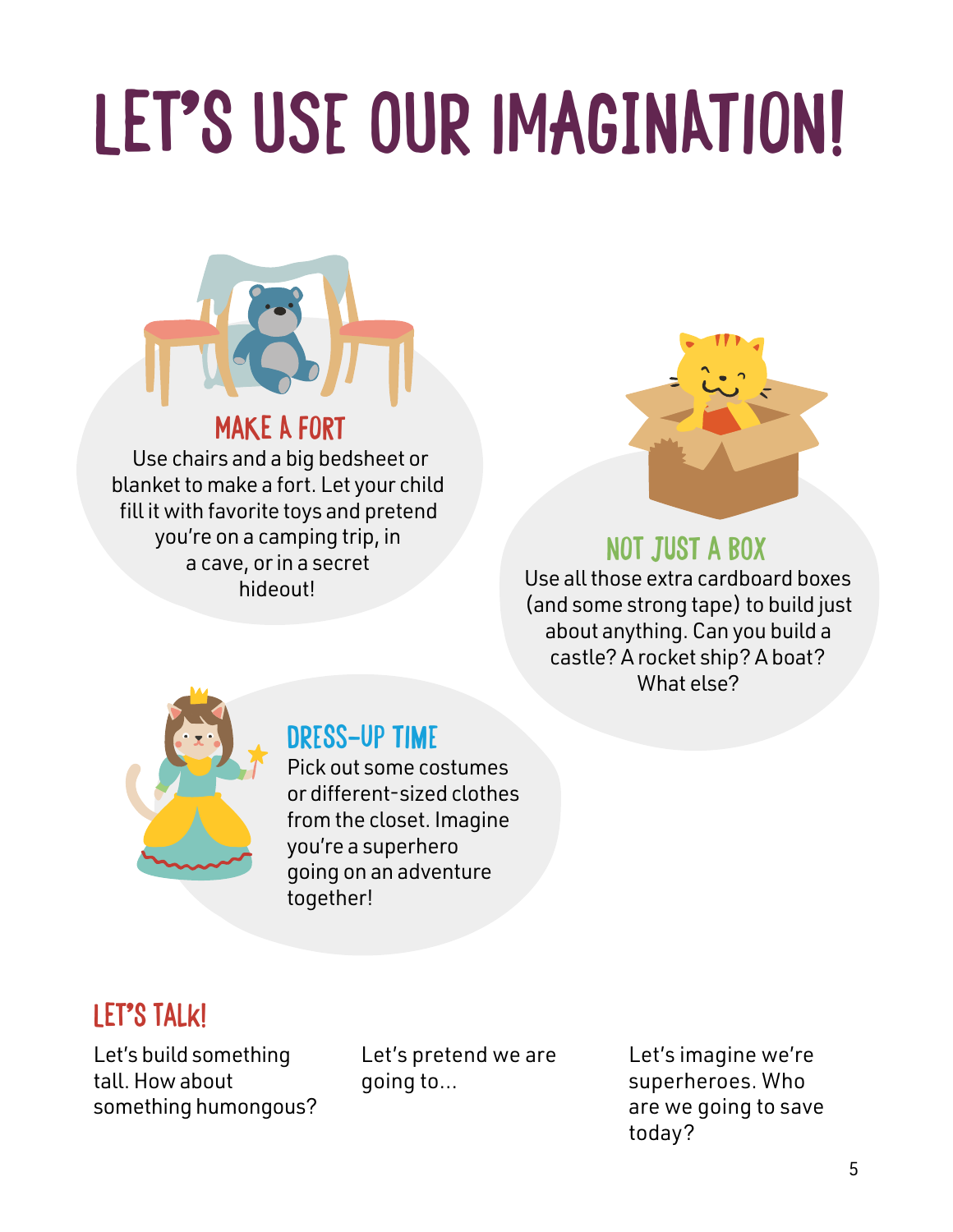## **Read Together anytime!**

Reading together is a wonderful way to bond, learn new words, and bring your child's imagination to life. Cuddle up and enjoy a book during any part of the day together!



### **Enjoy books together**

Allow your child to pick a favorite book to read. It's okay for them to choose the same book over and over again—this helps them learn and build their vocabulary!

### **Who, what, when, where, why**

Between pages, pause often to ask a lot of open-ended questions.





### **Let's act out a story**

After reading a book together, have fun acting out the story. Talk together about which character you each want to be, what's happening in the story, and where you are!

### **Let's Talk!**

Let's pick a book to read. Why did you pick this book?

Who is this character? Why does she look happy? Where are they? Let's make up a story!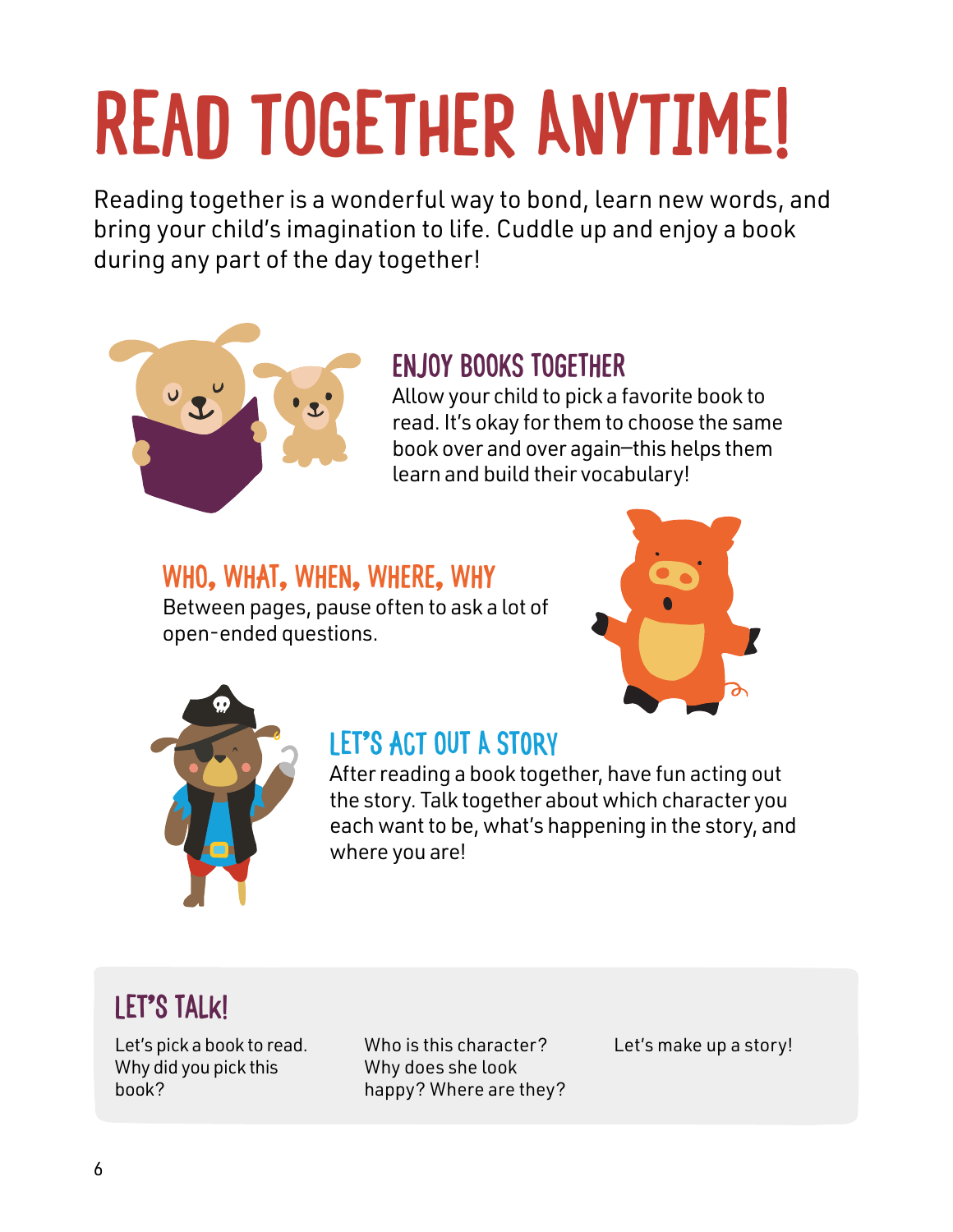### **CREATE KITCHEN CHEMISTRY!**

#### **Slippery slime time**

Making slime is a fun way to experiment and explore what happens when you mix together different ingredients. To make slime, mix ½ cup of school glue, 1 teaspoon of baking soda, and 2 tablespoons of contact lens solution. Decorate with glitter and food coloring!

### **Homemade play**

With your child, mix 1 cup flour, 1 cup salt, 1 cup water, and 1 tablespoon of oil (canola or vegetable). Stir over medium heat. When it starts to stick together, your homemade play dough is ready!

### **LET'S GET COOKING**

Find a recipe online to bake cookies, bread, or muffins. Work together to measure, count, and mix ingredients.



### **Let's Talk!**

Let's stretch and pull the slime! What shapes can we make?

How does the play dough feel? Is it squishy? Is it soft?

Let's count the eggs. One, two, three!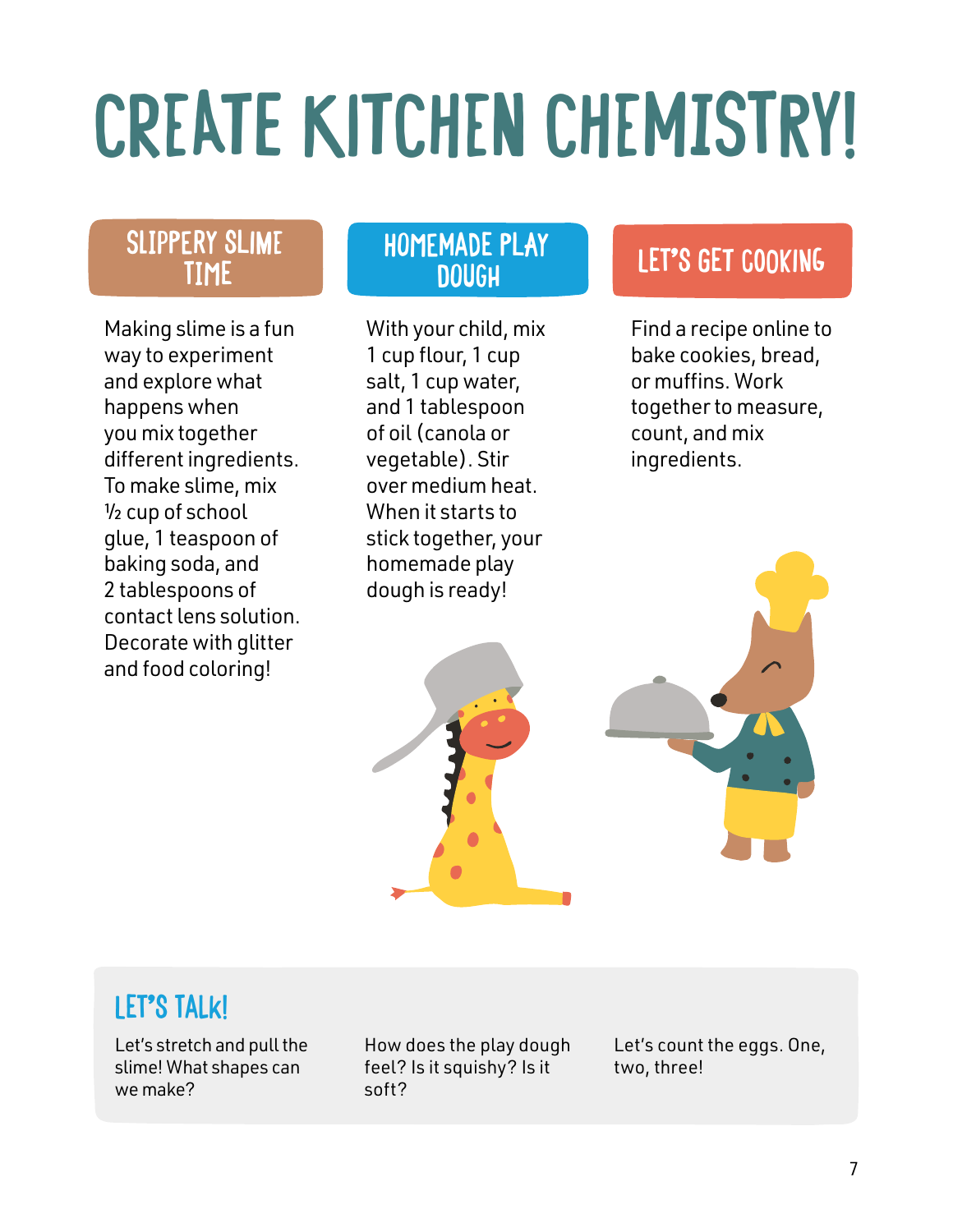# **SHARE KINDNESs!**

We can spread kindness from wherever we are! Use some of these activities to encourage your child to show appreciation and care for others.



### **Caring Notes**

Provide paper and crayons/markers to draw a picture or write a letter to someone your child cares about. This could be a friend, family member, or a teacher.



#### **Promote positivity**

Write and color kind messages on sheets of paper and tape them on your windows or doors. Brighten up the days of those who walk by!

#### **Compliment Game**

Sit in a circle with your family. Go around and take turns using words to say something nice about the person next to you. Make sure to say thank you!



### **Let's Talk!**

Who do you care about? Let's write or draw something nice to send to them.

What pictures can we draw to make other people feel happy?

Let's share compliments! I love how you are so…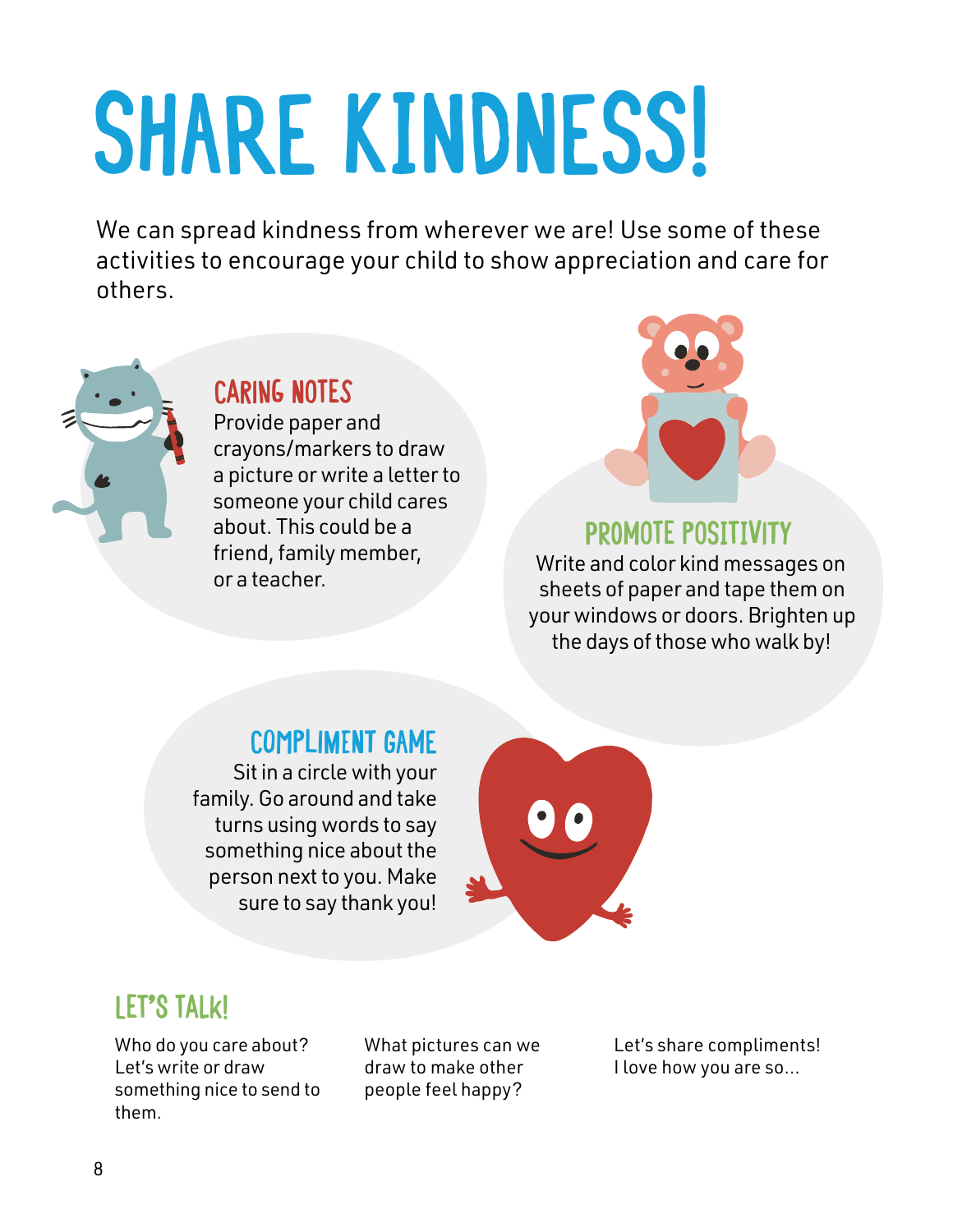# LET'S MAKE MUSIC!

We can make music anytime, anywhere by using toilet paper rolls to kitchen utensils! Have fun singing with your child, too! Visit www.talkingisteaching.org/spotify to access our free family-friendly playlists.



### **Rockin' family kitchen band**

Use plastic containers and wooden spoons to make music. Put on a concert with your child as the lead drummer. Using paper and markers/crayons, your child can also make "tickets" to the show!

### **Make your own rain stick**

Use tape to shut one end of a paper towel tube. Fill it with some rice or beans and tape the other end. Decorate it with pictures or stickers. Shake, twirl, and dance!





### **You sing, I sing**

Make up lyrics or sounds ("shalala", "badaba") and sing them in any melody. Take turns copying each other's sounds!

### **Let's Talk!**

Can you drum fast? Can you drum slowly?

Let's make a loud sound! Now, a quiet sound.

What's your favorite song to sing?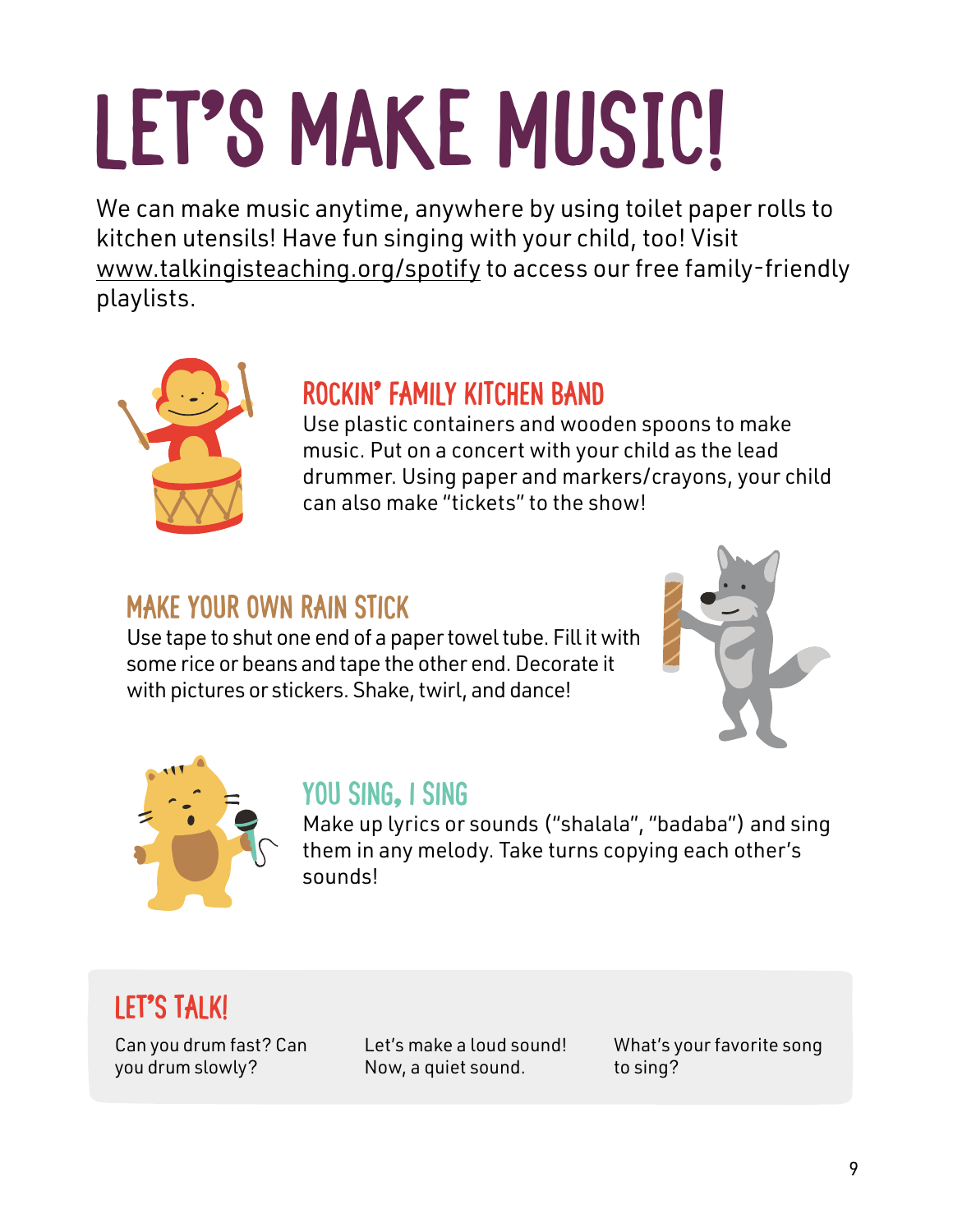## **BE A HANDY HELPER!**

Here are some fun ways you can encourage your child to be handy helpers at home!

Pretend you are vacuum cleaners that need to pick up toys, clothing, or other things. Put on a timer and make a game out of putting the items away. On your mark…get set…GO!

Create a bingo card of chores (clear the table, make your bed, put toys and clothes away, sweep the floor…). When your child gets BINGO (3 in a row), he or she "wins" the game!

### **Clean up game Family BINGO Sharing is caring**

Together, go through your closet or bins for clothes and toys that are no longer used. Name each item as you fill a bag to donate to a local shelter or share with friends.



### **Let's Talk!**

Let's look for toys and put them where they belong!

Let's play BINGO! How many more chores until we win? One? Two? Three?

Sharing is caring! What can we find to share with others?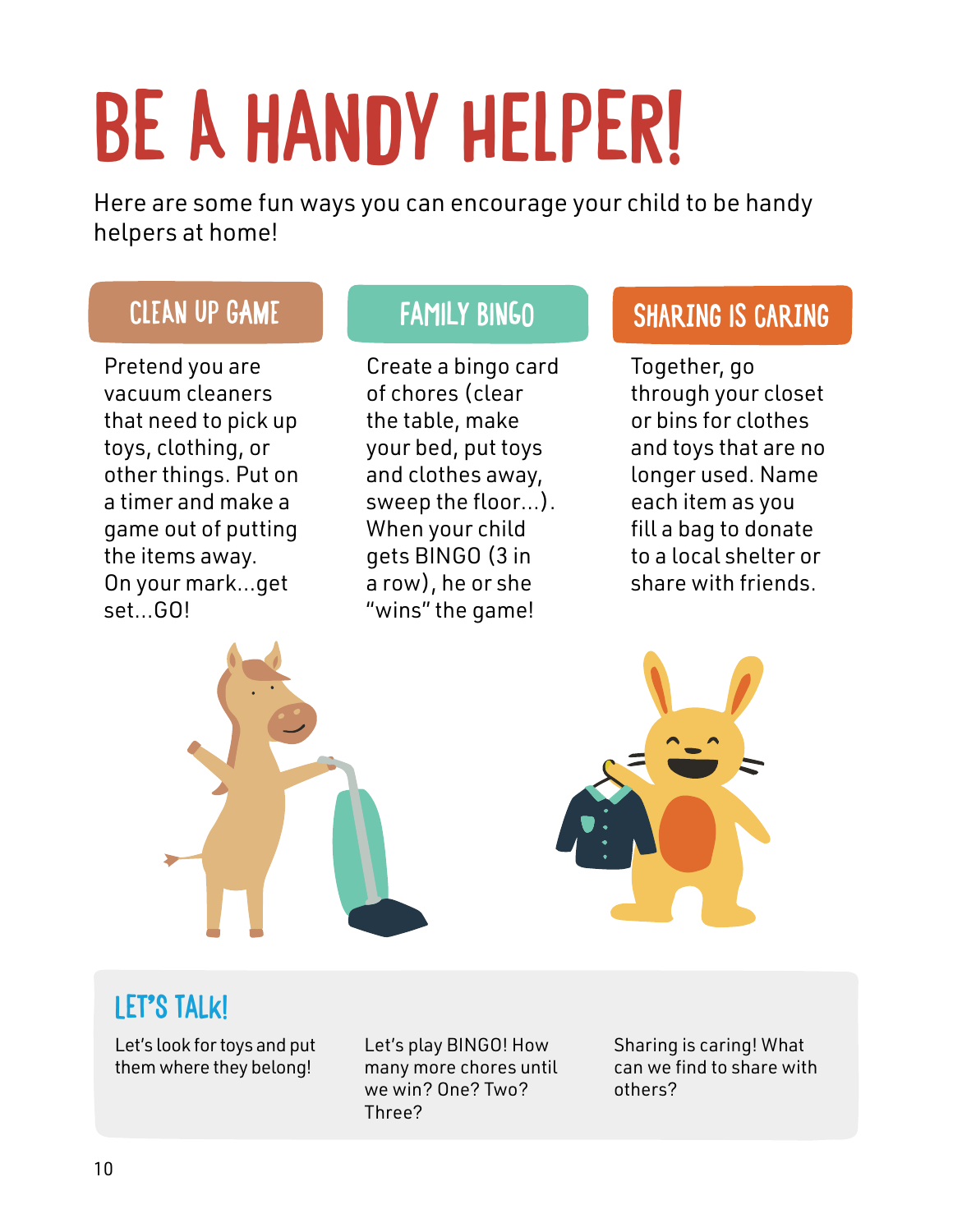## **GO ON A SCAVENGER HUNT!**

There's so much to see and find—right at home. Here are ways to turn each room of the house into a fun adventure land!



pieces of paper. Say a letter or number out loud and have your child search around for it!

### **I Spy with my little eye**

Take pictures of small areas in your home, like the corner of your shower curtain. Show these pictures to your child, and have them look for where the pictures were taken!



### **Let's Talk!**

Let's talk about shapes! A circle is round. A square has four equal sides.

What sound does each letter make?

I spy a square-shaped window. What do you spy?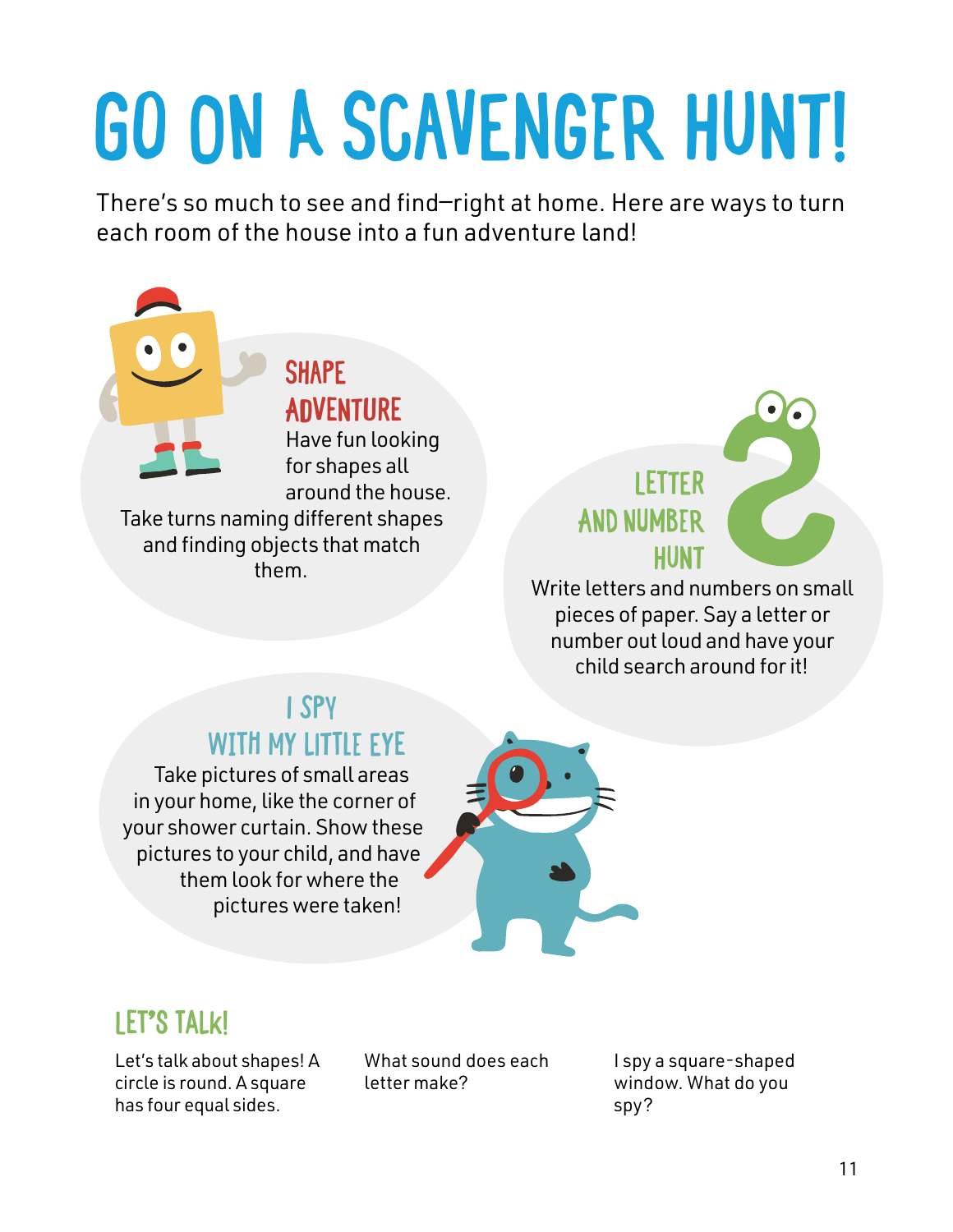## **ENJOY WATER PLAy!**

Playing with water can be both fun and calming for your child. It's also a great way to keep your child engaged for a good chunk of time!



#### **Splish, splash, let's take a bath**

Let your child enjoy a fun bubble bath with toys and bubble wands. Use words like nose, hair, and ear as you place bubbles on each of these parts.

#### **Float or sink experiment**

Place different objects in the bath or a big container of water. Ask your child to predict whether he or she thinks it will float or sink.





### **Bath time for our toys**

Give your child a sponge or a cleaning brush to clean her toys with soap and water in the bath or a big bowl. Use words to describe each part of the toy as they scrub.

### **Let's Talk!**

I see bubbles on your nose, your ears, and now your hair!

Let's predict. Will this float or sink? Why do you think so?

Which of our toys need a bath today?